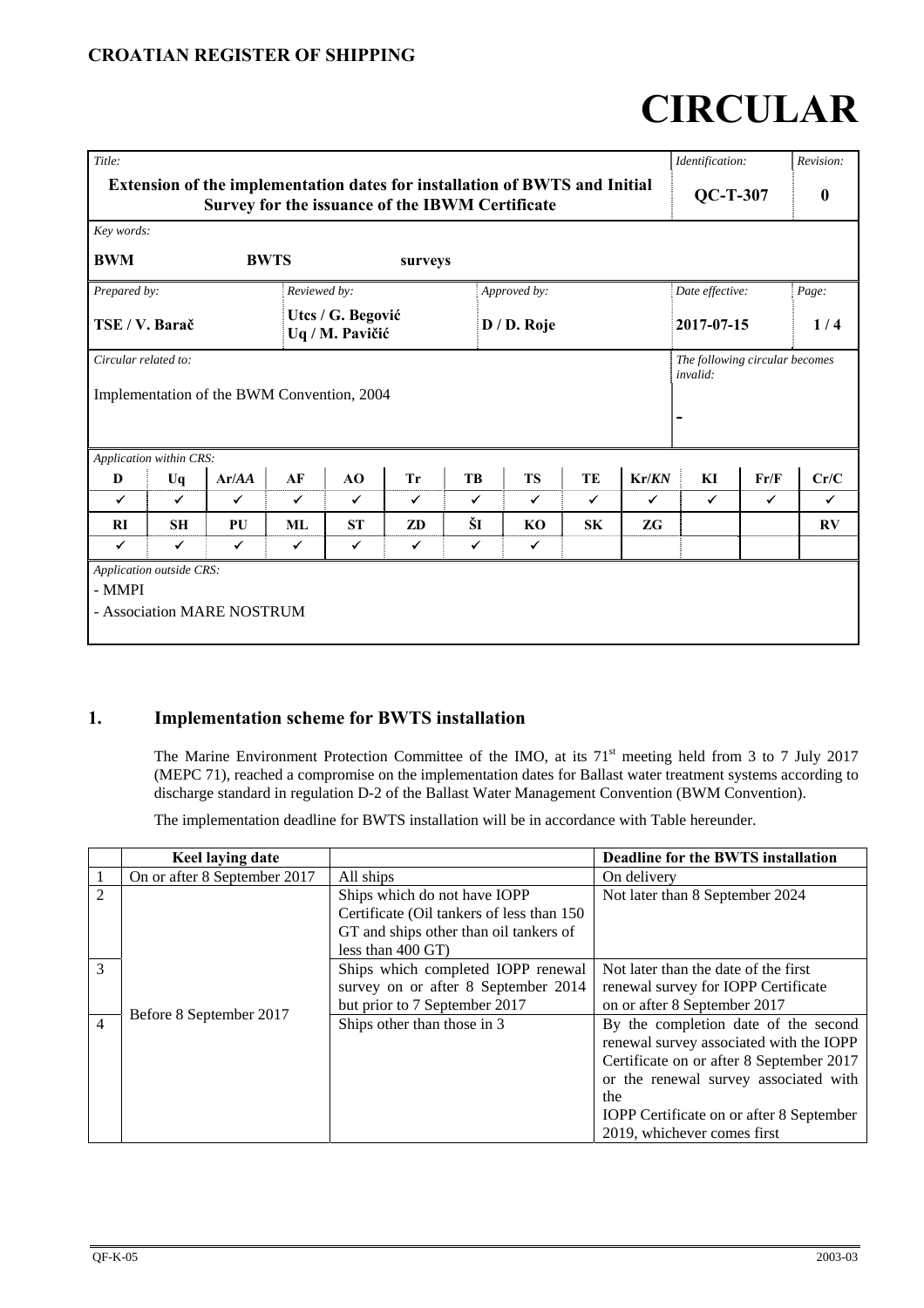# **CROATIAN REGISTER OF SHIPPING CIRCULAR**

| Revision: | Title:                                                             | Page: |                 |  |
|-----------|--------------------------------------------------------------------|-------|-----------------|--|
|           | Extension of the implementation dates for installation of BWTS and |       | <b>OC-T-307</b> |  |
|           | Initial Survey for the issuance of the IBWM Certificate            |       |                 |  |

# **2. Plan approval, documents to be submitted and initial survey**

### **2.1 General**

As from 8 September 2017. all ships of 400 gross tonnage and above to which the BWM Convention applies shall have International Ballast Water Management Certificate (IBWMC) or Statement of Compliance for the BWM Convention on board. Accordingly, CRS has launched to issue the certificate following initial survey subject to the authorization from administration. In this respect CRS' QC-UA-100-XXX are to be observed (e.g. Liberian Administration requires its own approval of BWM Plans, St. Vincent and Grenadines is not party to BWM Convention and Statement of Compliance is to be issued, etc.).

The approved BWM Plan and the IBWM Certificate is required to ships applied with only Regulation D-1 (ballast water exchange standard) as well as ships applied with Regulation D-2 (ballast water treatment system) by the date of entry into force of the Convention.

The plans and documents required to be submitted for approval, which need to be performed prior to that carrying out of initial survey, are as stated below. Plans and documents required to be submitted for approval which were previously submitted and approved by CRS do not need to be re-submitted.

#### **2.2 Ships which apply Ballast Water Exchange Standard (Reg. D-1), only**

#### **2.2.1 Documents to be submitted to CRS**

Ballast Water Management Plan to be submitted (3 sets)

#### **2.2.2 Initial survey**

Applications for initial survey for the BWM Convention should be submitted to the CRS Head Office.

CRS inspector is to confirm that an approved BWM Plan and a proper maintained Ballast Water Record Book are kept on board. IBWM Certificate or Statement of Compliance, as appropriate, will be issued.

## **2.3 Ships which apply both Reg. D-1 and Reg. D-2 or Reg. D-2 only**

#### **2.3.1 Documents to be submitted to CRS**

Following plan and documents (3 sets) are to be submitted to CRS Head Office.

- A copy of the Type Approval Certificate of BWTS issued by flag administration or IACS member in accordance with IMO Resolution MEPC.174(58): "Guidelines for Approval of Ballast Water Management Systems (G8)" or Res. MEPC.279(70) (for BWTS installed on ships on or after 28 October 2020).
- BWTS arrangement drawing
- Arrangement of ballast water piping
- Arrangement of construction of sampling points (Detailed drawing described position and construction of sampling points)
- Wiring diagram of main power circuit
- Wiring diagram of control and instrument
- Arrangement of electric apparatus
- Electric power table
- Short circuit current analysis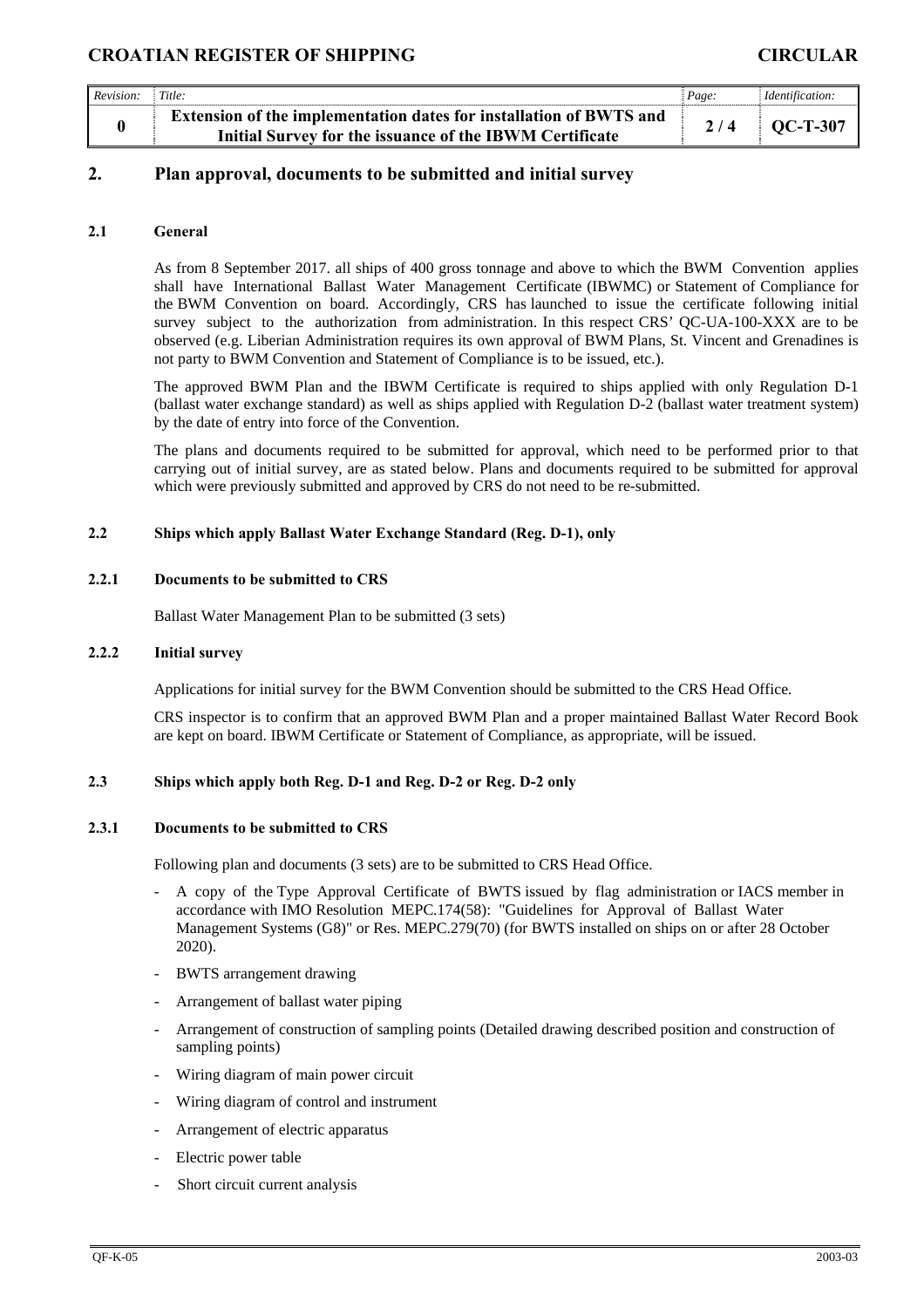| Revision:        | Title:                                                                                                                                                                                                                                | Page:                                                                                                                                                                                                         | Identification: |  |  |  |  |  |
|------------------|---------------------------------------------------------------------------------------------------------------------------------------------------------------------------------------------------------------------------------------|---------------------------------------------------------------------------------------------------------------------------------------------------------------------------------------------------------------|-----------------|--|--|--|--|--|
| $\boldsymbol{0}$ | Extension of the implementation dates for installation of BWTS and<br>Initial Survey for the issuance of the IBWM Certificate                                                                                                         | 3/4                                                                                                                                                                                                           | $QC-T-307$      |  |  |  |  |  |
|                  | List of explosion-proof type electric equipment and arrangement (if applicable)<br>-                                                                                                                                                  |                                                                                                                                                                                                               |                 |  |  |  |  |  |
|                  | Ballast water management plan<br>$\overline{\phantom{0}}$                                                                                                                                                                             |                                                                                                                                                                                                               |                 |  |  |  |  |  |
|                  | On board test procedure<br>$\overline{a}$                                                                                                                                                                                             |                                                                                                                                                                                                               |                 |  |  |  |  |  |
|                  | Other drawings considered necessary by CRS<br>$\overline{\phantom{m}}$                                                                                                                                                                |                                                                                                                                                                                                               |                 |  |  |  |  |  |
| 2.3.2            | <b>Initial survey</b>                                                                                                                                                                                                                 |                                                                                                                                                                                                               |                 |  |  |  |  |  |
|                  | Applications for initial survey shall be submitted to the CRS Head Office.                                                                                                                                                            |                                                                                                                                                                                                               |                 |  |  |  |  |  |
|                  | Matters as stated below are to be confirmed on board. In addition, it is to be confirmed an approved BWM Plan<br>and a proper maintained Ballast Water Record Book are kept on board.                                                 |                                                                                                                                                                                                               |                 |  |  |  |  |  |
|                  | - Actual layout of ballast water piping system, including ballast pumps and BWTS as well as sampling<br>facilities with reference to approved plans and documents.                                                                    |                                                                                                                                                                                                               |                 |  |  |  |  |  |
|                  | Operation test of BWTS in general, this test should include both ballast and de-ballast operation tests under<br>-<br>rating capacity.                                                                                                |                                                                                                                                                                                                               |                 |  |  |  |  |  |
|                  | Confirmation of proper storage and maintenance of chemical substances used for BWTS.<br>$\overline{a}$                                                                                                                                |                                                                                                                                                                                                               |                 |  |  |  |  |  |
|                  | Confirmation of onboard BWTS is corresponding to its Type Approval Certificate.<br>$\overline{\phantom{0}}$                                                                                                                           |                                                                                                                                                                                                               |                 |  |  |  |  |  |
|                  |                                                                                                                                                                                                                                       | For BWTS which use chemical substances for treatment, confirmation of the type to clarify its compliance to<br>"IMO Resolution MEPC. 169(57): Procedure for Approval of Ballast Water Management Systems that |                 |  |  |  |  |  |
|                  | Necessary stocks of consumables for the control and monitoring devices for operation test and the record<br>of its result, if the ballast water management recording device is installed.                                             |                                                                                                                                                                                                               |                 |  |  |  |  |  |
|                  | For BWMS that produce residual products such as sediments in its operation, storage of facilities exclusively<br>$\qquad \qquad \blacksquare$<br>used for these substances.                                                           |                                                                                                                                                                                                               |                 |  |  |  |  |  |
|                  | Other inspections considered necessary by CRS inspector(s).                                                                                                                                                                           |                                                                                                                                                                                                               |                 |  |  |  |  |  |
|                  | CRS inspector are obliged to fill-in the check list IL-13nov BWM.<br>$\overline{\phantom{m}}$                                                                                                                                         |                                                                                                                                                                                                               |                 |  |  |  |  |  |
|                  | Note: For annual/intermediate/renewal survey the check list IL-13 BWM is to be used                                                                                                                                                   |                                                                                                                                                                                                               |                 |  |  |  |  |  |
| 3.               | Documents which are to be kept on-board                                                                                                                                                                                               |                                                                                                                                                                                                               |                 |  |  |  |  |  |
|                  | A copy of the Type Approval Certificate of BWTS issued by flag administration or IACS member in<br>accordance with IMO Res. MEPC.174(58): "Guidelines for Approval of Ballast Water Management<br>Systems (G8)" or Res. MEPC.279(70); |                                                                                                                                                                                                               |                 |  |  |  |  |  |
|                  | A Statement to confirm that the electrical and electronic components of the BWMS have been type-<br>tested in accordance with above mentioned G8 which is the specified for environmental testing;                                    |                                                                                                                                                                                                               |                 |  |  |  |  |  |
|                  | Equipment manuals for major components of the BWMS;<br>$\overline{\phantom{a}}$                                                                                                                                                       |                                                                                                                                                                                                               |                 |  |  |  |  |  |
|                  | An operations and technical manual for the BWMS specific to the ship;<br>$\overline{a}$                                                                                                                                               |                                                                                                                                                                                                               |                 |  |  |  |  |  |
|                  | Installation specifications;<br>-                                                                                                                                                                                                     |                                                                                                                                                                                                               |                 |  |  |  |  |  |
|                  | Installation commissioning procedures;<br>-                                                                                                                                                                                           |                                                                                                                                                                                                               |                 |  |  |  |  |  |
|                  | Initial calibration procedures;<br>-                                                                                                                                                                                                  |                                                                                                                                                                                                               |                 |  |  |  |  |  |
|                  | Other documents considered necessary by CRS.<br>-                                                                                                                                                                                     |                                                                                                                                                                                                               |                 |  |  |  |  |  |